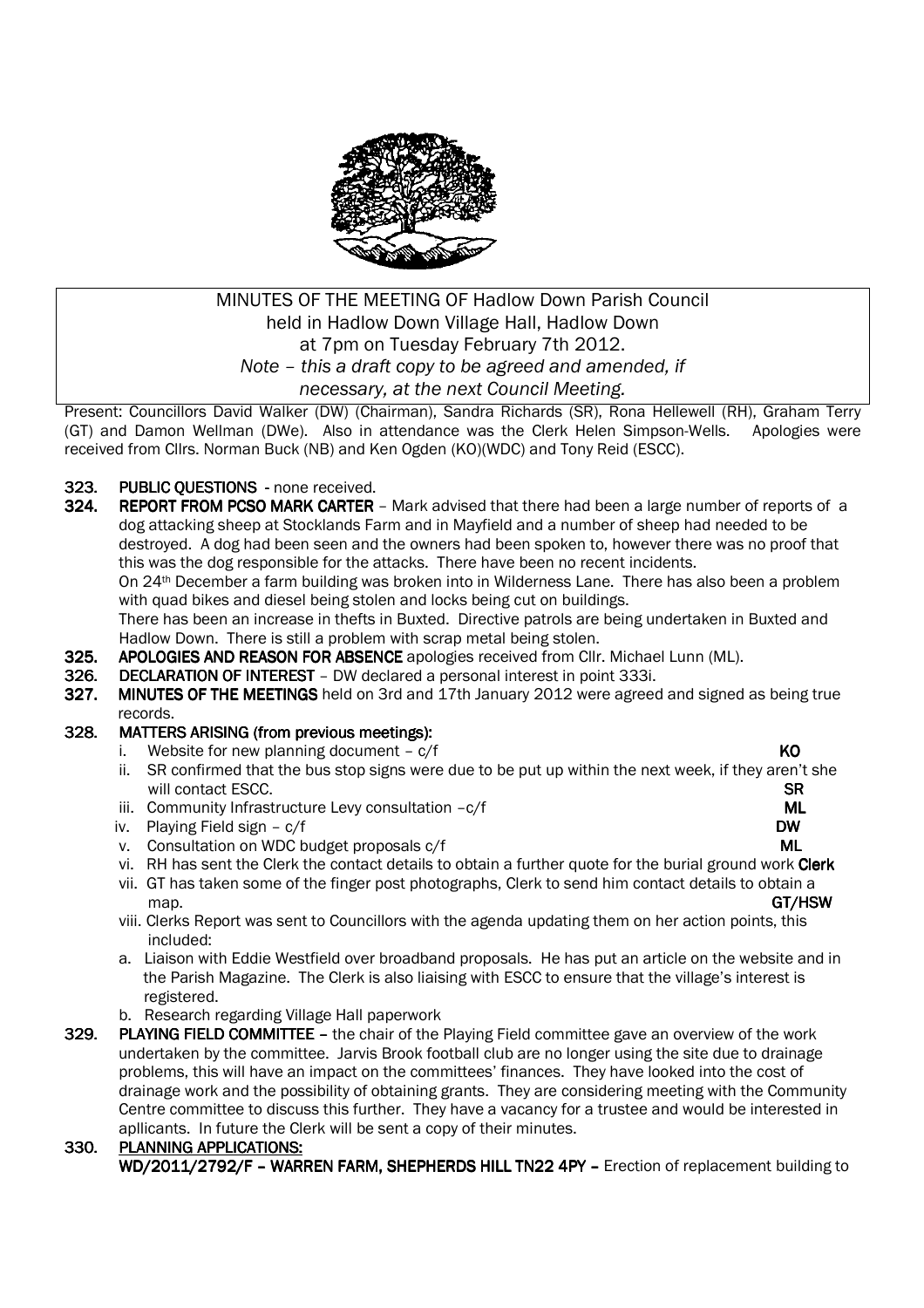provide enclosed area for meat freezers & collection point, secure storage, covered shed & provision of 1st floor farm office with sanitary facilities. The Parish Council support this application. Approved by all 5 Councillors.

WD/2011/2726/LB - BROADREED FARM, CRIERS LANE TN20 6LG - remove existing structural unsafe utility room and construct new utility room. The Parish Council support this application. Approved by all 5 Councillors.

WD/2011/0189/FR - HASTINGFORD HOUSE, HASTINGFORD LANE TN22 4DY - retention of tree house. The Parish Council support this application. Approved by all 5 Councillors.

#### GRANTED PLANNING PERMISSION:

WD/2011/2436/F - CHESTNUT COTTAGE, WILDERNESS LANE TN22 4HT - single storey extension and associated works.

331. REPORTS FROM CLLR. TONY REID, ESCC & CLLRS. KEN OGDEN and NORMAN BUCK WDC - In his absence KO reported that he had attended the public examination for the core strategy and confirmed that questions had been asked regarding development boundaries and housing need.

332. BANK RECONCILIATIONS:  $-$  dated 23<sup>rd</sup> December 2011 and 26th January 2012 were agreed and signed.

# 333. OTHER FINANCE MATTERS –

- i. The Clerk had received a request from the Village Hall (VH) committee for a grant to assist with the woodworm treatment in the VH. The Parish Council (PC) agreed to grant the remaining £880 allocated from the precept for this work, to be paid under the power given in Local Government (Miscellaneous Provisions) Act 1976 s.19.
- ii. The Clerk confirmed the new litter and dog bin emptying charges. It was raised that there has been an increase in the number of dog faeces not being cleared up by the owner, villagers are encouraged to clear up after their dog.
- 334. NEW COMMUNITY CENTRE AND VILLAGE HALL a discussion was held on the response from the AirS Village Hall advisor. *It was agreed for the Clerk to send a copy of the paperwork for the VH and the correspondence with AirS to James Stockdale (JS) for his comment. Clerk to also send a copy of the AirS response to Janet Tourell. Clerk*

 It was agreed that the *Clerk would raise an official complaint with Barclays over the loss of the legal documents*. **Clerk** 

Once JS has reviewed the paperwork the PC will hold a meeting with him to consider questions that should be raised at a meeting with the legal advisor. It was agreed that the PC would pay the fee for the meeting with the legal advisor.

ML and SR are willing to be the PC's representatives on the CC committee, however they didn't want to be in the position of not being able to vote at PC meetings and asked whether this would be affected if they didn't have voting rights on the CC committee. The *Clerk will contact the Monitoring Officer at WDC and report back.* **Clerk** Clerk Clerk Clerk Clerk Clerk Clerk Clerk Clerk Clerk Clerk Clerk Clerk Clerk Clerk Clerk

- 335. LEASE WITH ST MARKS SCHOOL HOUSE TRUST it was agreed that this would be discussed once the legal paperwork is sorted for the Village Hall. *The Clerk will write to the Trust for confirmation that they are still in agreement to extend the lease and for the Community Centre to be built on part of the land.* Clerk
- 336. LEASE WITH PLAYING FIELD TRUSTEES it was agreed that this would be discussed once the legal paperwork is sorted for the Village Hall. JS was thanked for his work on the 2 leases at the Playing Field
- 337. MINUTES FROM COMMITTEE MEETINGS the Clerk will in future be sent a copy of the Playing Field committee minutes, she is also now receiving a copy of the Village Hall committee minutes.
- 338. ST MARK'S CHURCH DW advised that the vicar is looking at how the church can be used as a community asset and is looking at installing toilets and a kitchen. Concern was expressed over a conflict over the various venues within the village. The Church is holding a Spire Bonfire Party on  $21st$ February to which everyone is invited. Councillors were asked to consider ideas for use of the church and to discuss these with the vicar.
- 339. PUBLIC TRANSPORT concern was raised that the school bus is in the afternoons stopping at or near the top of School Lane which is causing traffic problems. *The Clerk will write to ESCC and request that the bus stop next to the noticeboard where a bus stop is about to be installed.* **Clerk** A discussion was held on installing a bus shelter on the previous site in Main Road. The Clerk advised that to obtain possessory title for the land they would need to demonstrate that they had made efforts to trace the owner such as through probate and that they had been maintaining the site for several years. It was agreed that the *Clerk would contact Wilderness Wood for a quote for the building of a bus shelter.* Clerk
- 340. JUBILEE OAK *DW agreed to visit the playing field to look at a suitable site for the tree.* DW